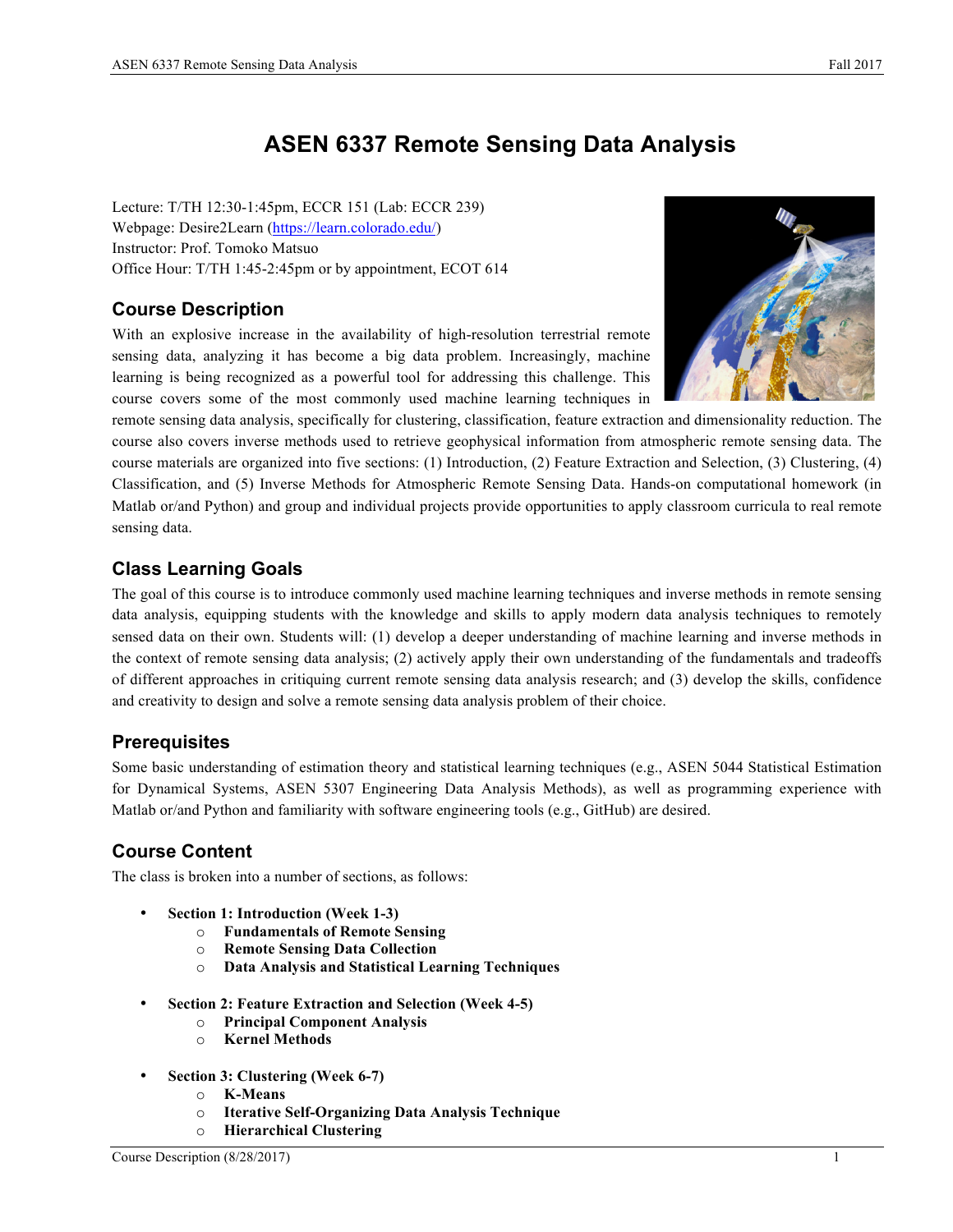- **Section 4: Classification (Week 8-10)**
	- o **Bayesian classification**
	- o **Neural Networks**
	- o **Support Vector Machines**
	- o **Tree Structured Classifier**
	- o **Bragging and Random Forest**
- **Section 5: Inversion Methods for Atmospheric Remote Sensing Data (Week 11-14)**
	- o **Abel Transform and Inversion**
	- o **Review of Radiative Transfer, Weighting Functions, Averaging Kernels**
	- o **Bayesian and Variational Methods**
	- o **Temperature Profile Inversion**
- **Final project presentations (Week 15)**

#### **Texts**

All the reading material required for the course will be provided through the D2L course webpage. Suggested (not required) text books on the topics covered in this course include:

- Remote Sensing Handbook, edited by Thenkabail (2015) *- eBook at CU library*
- Introductory Digital Image Processing: A Remote Sensing Perspective, 4th ed, Jensen (2015) *on reserve*
- Remote Sensing Digital Image Analysis, Richards (2013) *- eBook at CU library*
- Pattern Recognition and Machine Learning, Bishop (2006) *on reserve*
- An Introduction to Statistical Learning, James (2013) *- eBook at CU library*
- Kernel Methods for Remote Sensing Data Analysis, edited by Camp-Valls and Bruzzone (2009) *on reserve*
- Inverse Methods for Atmospheric Sounding: Theory and Practice, Rodgers (2000) *on reserve*
- Occultations for Probing Atmosphere and Climate, edited by Kirchengast, Foelsche and Steiner (2004) *- eBook at CU library*

You can access these books as eBook from the CU library website, or some of them are placed on reserve in the CU Gemmill Library of Engineering, Math and Physics.

#### **Class Format**

The course will involve weekly lectures on the course content outlined above, as well as discussions of several key research articles. Homework assignments will provide opportunities to apply the data analysis techniques to real remote sensing data. A midterm take-home exam will be given to assess students' understanding and progress. Group and Individual projects will be required. Final oral and written reports of each student's project will be evaluated in terms of the soundness of a problem formulation, the quality and effort of research and analysis, the quality and clarity of oral and written presentations as well as the contributions to group work. Students are also asked to participate in peer reviews of the oral presentations as part of the final project evaluation.

### **Course Grading**

- 5% Participation in class discussion
- 20% Homework (4 assignments or trades)
- 25% Midterm take-home exam
- 25% Group project (10% oral presentation and 15% written report, prorated by peer-evaluation)
- 25% Individual project (10% oral presentation and 15% written report)
- 100% Total

Late work is **NOT** accepted. There will be one 'makeup' homework opportunity at the end of semester.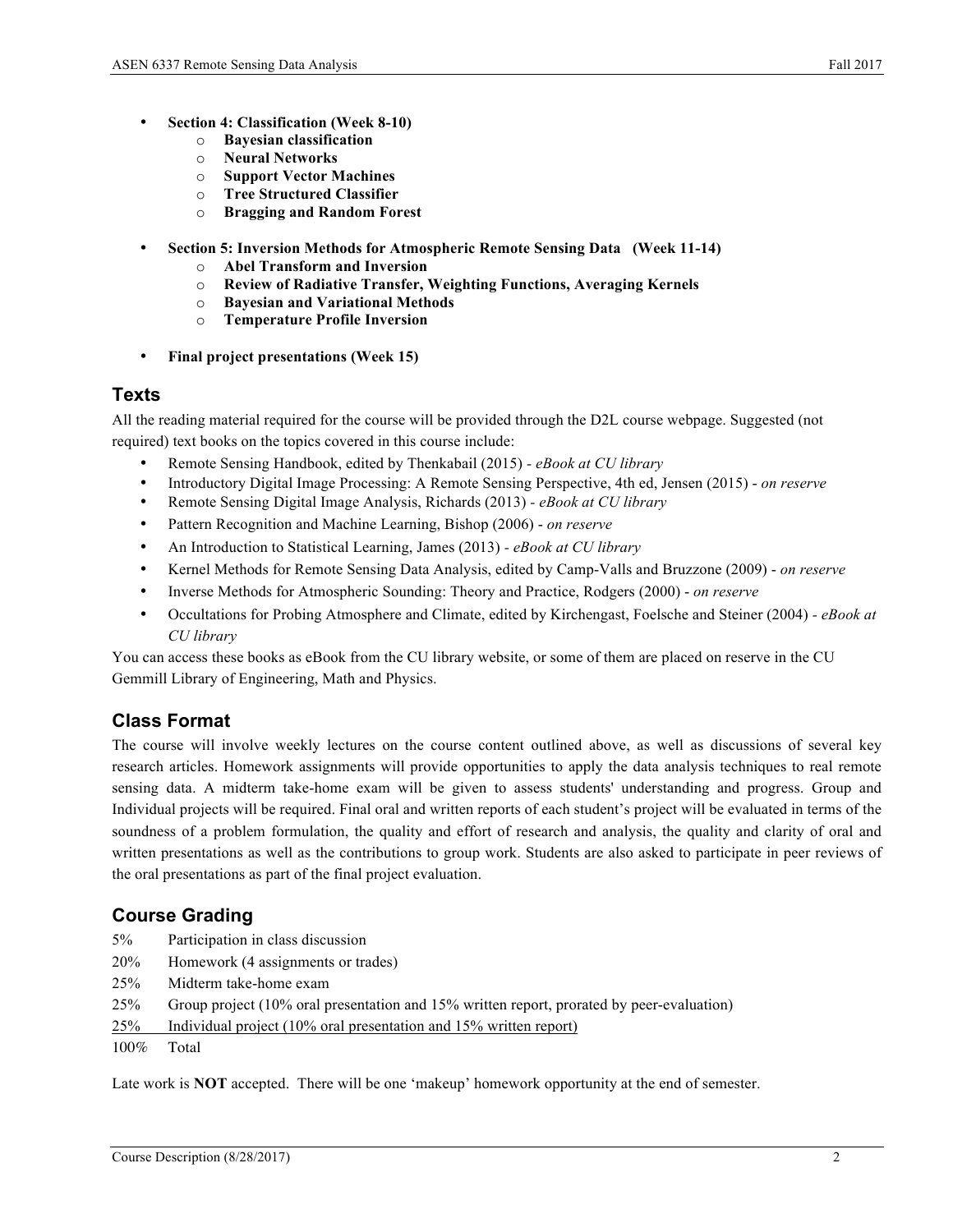#### **Disabilities**

If you qualify for accommodations because of a disability, please submit a letter to me from Disability Services in a timely manner so that your needs may be addressed. Disability Services determines accommodations based on documented disabilities. Contact: 303-492-8671, Willard 322 or http://www.Colorado.EDU/disabilityservices

#### **Religious Observances**

Campus policy regarding religious observances requires that faculty make every effort to reasonably and fairly deal with all students who, because of religious obligations, have conflicts with scheduled exams, assignments or required attendance. In this class, all dates for exams, assignments and presentations are fixed in the course schedule. Please review the course schedule and let me know if certain dates conflict with your religious obligations. See policy details at http://www.colorado.edu/policies/fac\_relig.html

#### **Classroom Behavior**

Students and faculty each have responsibility for maintaining an appropriate learning environment. Students who fail to adhere to behavioral standards may be subject to discipline. Faculty have the professional responsibility to treat students with understanding, dignity and respect, to guide classroom discussion and to set reasonable limits on the manner in which students express opinions. See policies at http://www.colorado.edu/policies/classbehavior.html and at http://www.colorado.edu/studentaffairs/judicialaffairs/code.html#student\_code

#### **Academic Honor Code**

As a student at the University of Colorado you are bound by an academic code of honor. The purpose of an Honor Code at the University of Colorado at Boulder is to secure an environment where academic integrity, and the resulting behavior, can flourish. The Honor Code recognizes the importance of honesty, trust, fairness, respect, and responsibility and wishes these principles to be a defining part of the CU-Boulder campus. The Honor Code allows all students to have responsibility for, and the ability to attain, appropriate recognition for their academic and personal achievements. A student-run Honor Code is necessary because research indicates that these institutions are highly successful in alleviating indiscretions and promoting an academically honorable community. In addressing any proven student violations regarding the Honor Code, the student leadership of the Honor Code Council applies only non-academic sanctions, and the faculty applies academic sanctions.

- § Academic Dishonesty: Any of the following acts, when committed by a student at the University of Colorado at Boulder, shall constitute academic dishonesty:
	- i. Plagiarism: Portrayal of another's work or ideas as one's own;
	- ii. Cheating: Using unauthorized notes or study aids, allowing another party to do one's work/exam and turning in that work/exam as one's own; submitting the same or similar work in more than one course without permission from the course instructors;
	- iii. Fabrication: Falsification or creation of data, research or resources, or altering a graded work without the prior consent of the course instructor;
	- iv. Aid of Academic Dishonesty: Intentionally facilitating plagiarism, cheating, or fabrication;
	- v. Lying: Deliberate falsification with the intent to deceive in written or verbal form as it applies to an academic submission;
	- vi. Bribery: Providing, offering, or taking rewards in exchange for a grade, an assignment, or the aid of academic dishonesty;
	- vii. Threat: An attempt to intimidate a student, staff, or faculty member for the purpose of receiving an unearned grade or in an effort to prevent the reporting of an Honor Code violation.

Violations of the Honor Code are acts of academic dishonesty and include but are not limited to: plagiarism, cheating, fabrication, aid of academic dishonesty, lying to course instructors, lying to representatives of the Honor Code, bribery or threats pertaining to academic matters, or an attempt to do any of the aforementioned violations. All incidents of academic